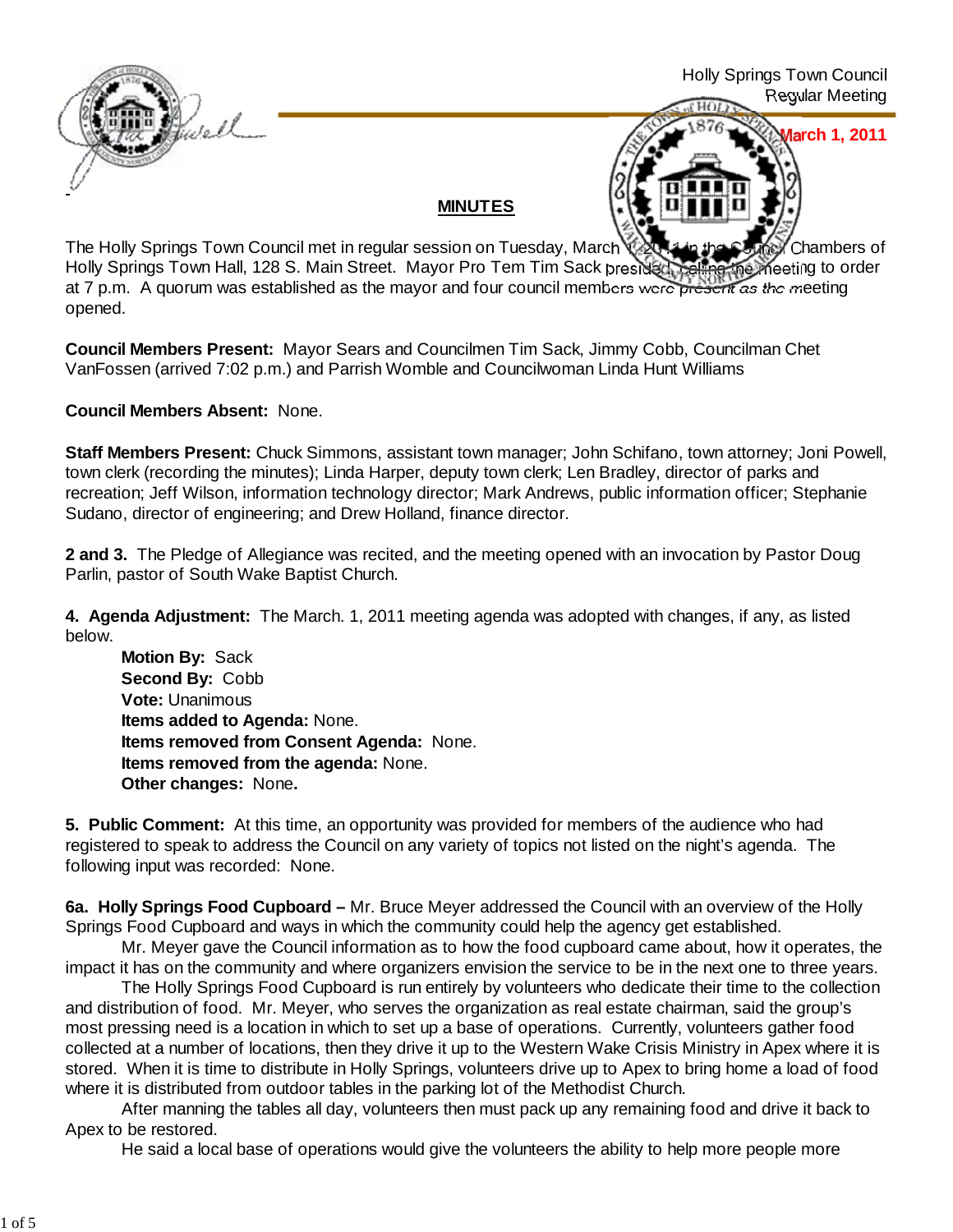efficiently with more variety of food.

 The Cupboard seeks 2,000 square feet with six to 10 parking spaces in a good location. Volunteers are ready, willing and able to remodel and renovate any building space that might be provided by the community or a local business.

 The Holly Springs Food Cupboard is in the process of getting its non-profit tax-deductible status so any contribution of building space would soon be tax-deductible.

Mr. Meyer asked the Council to provide encouragement and ideas as to how the Food Cupboard could further establish itself.

**Action:** None.

**6b. Parks and Recreation Advisory Committee Report -** Mr. Peter Koutroumpis of the Parks and Recreation Advisory Committee addressed the Council to provide the board's annual communication to the Town Council. This presentation covered department needs, population growth demands on the department and how the advisory committee proposes to help in these matters.

 Council members spoke in support of the Parks and Recreation committee and department staff, and they encouraged the committee members to keep up their good work and dedication to the community. They agreed there are growing needs, and there is a need for more funds in order to meet those needs.

**Action:** None.

**7. Consent Agenda:** The Council approved a motion to approve all items on the Consent Agenda. The motion carried following a motion by Councilman Sack, a second by Councilwoman Williams and a unanimous vote. The following actions were affected:

7a. Minutes – The Council approved minutes of the Council's regular meeting held Feb. 15, 2011.

7b. Budget Amendment, \$104,755 – The Council adopted an amendment to the FY 2010-11 budget in the amount of \$104,755 to cover costs of a telephone / network system lease. *A copy of the budget amendment is incorporated into these minutes as an addenda page.*

7c. Budget Amendments, \$147,000 and \$30,015 – The Council adopted amendments to the FY 2010-11 budget in the amount of \$147,000 and \$30,015 to cover costs of Phase III sidewalk work.*Copies of the budget amendments are incorporated into these minutes as addenda pages.*

7d. Budget Amendment, \$250,000 - The Council adopted a amendment to the FY 2010-11 budget in the amount of \$250,000 to receive Community Development Block Grant funds. *A copy of the budget amendment is incorporated into these minutes as an addendum page.*

7e. Budget Amendment, \$12,360 – The Council adopted a amendment to the FY 2010-11 budget in the amount of \$12,360 to receive insurance proceeds for damaged police vehicle. *A copy of the budget amendment is incorporated into these minutes as an addendum page.*

7f. Reclaimed water Program Ordinance 11-02 – The Council adopted amendments to the Town's reclaimed water program ordinance. *A copy of Ordinance 11-02 is incorporated into these minutes as addenda pages.*

7g. Friendship Road Utility Project – The Council adopted an amendment to the Friendship Road utility project engineering contract.

7h. Hunt Center Furniture Bid – The Council approved to award a bid to MacThrift Office Supply in the amount of \$61,479.62 for furniture, fixtures and equipment in the new Hunt Center.

7i. Hunt Center Fitness Room Equipment Bid – The Council approved to award a bid to LifeFitness in the amount of \$156,017 for furniture, fixtures and equipment, including delivery and sales tax, in the new Hunt Center fitness room.

7j. 2011 Street Improvement Project Bid – The Council approved to award a bid to Rustin Paving Company in the amount of \$165,551.92, inclusive of 5% contingency, for the 2011 Street Improvement Project.

7k. NCDOT Sidewalk Project Contract Amendment – The Council approved an amendment to the NCDOT sidewalk project agreement to extend the completion date.

**8a. Contract Approval Threshold Policy –** Mr. Simmons said that in the course of a year, the Town operates under a number of contracts related to projects and operations. Under current policy, each contract should be reviewed by and approved by the Town Council, usually via the Consent Agenda.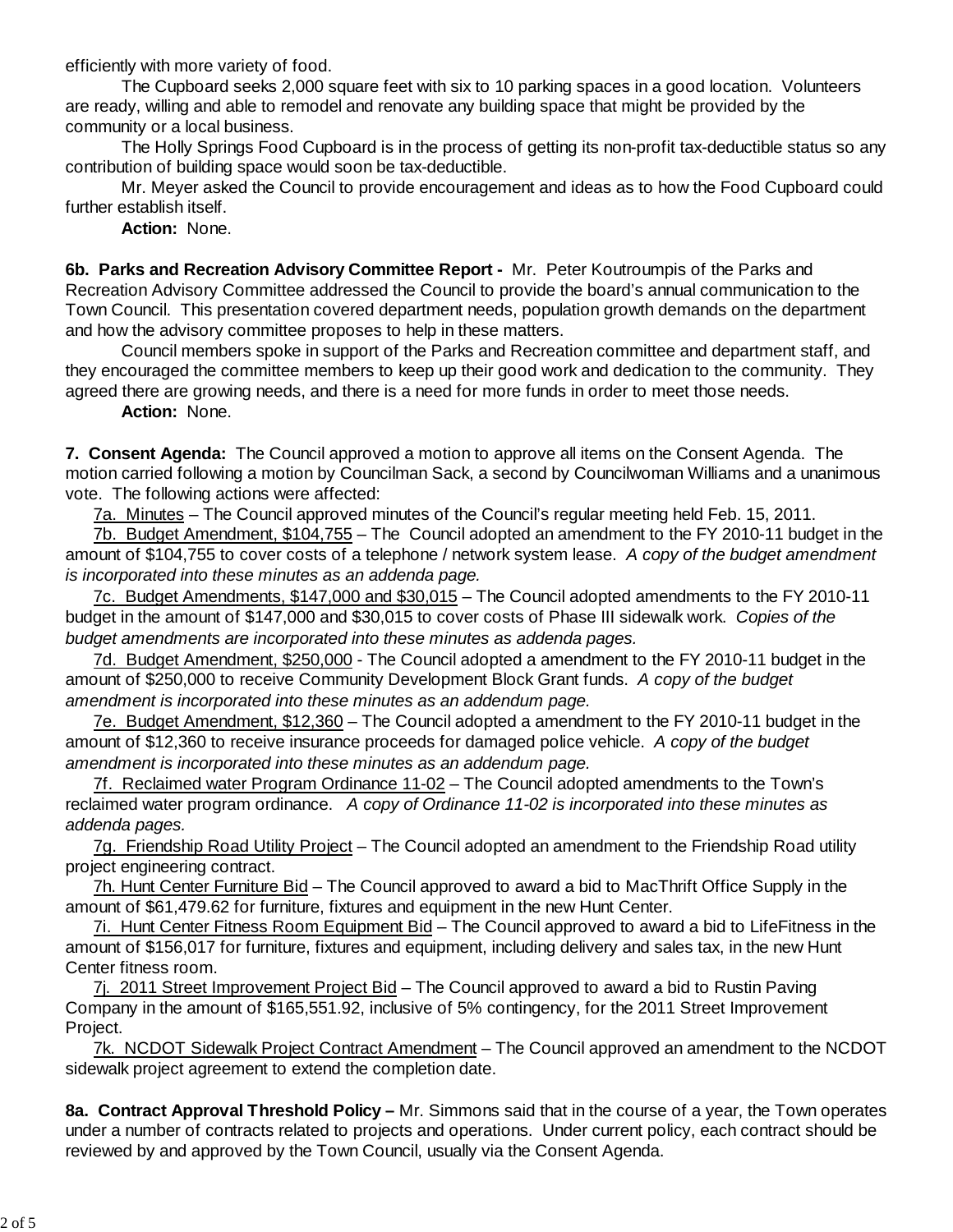He said that staff requests the Council to consider a policy in which some routine contracts could be approved administratively in a limited way without the added delay, paperwork, cost and effort of preparing the contracts for an appearance on the Consent Agenda.

 He said the proposed policy would allow the town manager to approve contracts amounting to \$15,000 or less, provided the contracts already have been approved by Council through adoption of the town budget; that the town attorney reviews the contracts before execution; and a report is provided to the Town Council of the contracts so approved.

 An original draft stated that department heads would be able to approve small routine contracts; however, the Council directed that the draft be amended to limit the authority to sign contracts amounting to \$15,000 or less only to the town manager.

**Action:** The Council approved a motion to adopt Policy Statement P-037, Contract Approval Threshold, allowing town manager approval for contracts amounting to \$15,000 or less in budgeted funds.

**Motion By:** VanFossen **Second By:** Womble **Vote:** Unanimous

**8b. Fire Truck Financing -** Mr. Holland said the Town requested financing proposals in February from seven banks for the purchase of a 2010 Pierce Contender six-man custom cab fire truck. He said the Town was anticipating financing \$365,000 for either a three-, four- or five-year term.

He said the Town received seven bank proposals on Friday, Feb. 25. Of the proposals, the most beneficial for the Town was the rate offered by RBC Centura Bank, which offered a 1.740% interest rate over three years. Annual payments would be \$125,925, and the Town would pay a total of \$12,775 in interest over the life of the loan.

Mr. Holland reviewed the bids with the Council and recommend an to award to RBC Centura Bank for financing the amount of \$365,000 with an annual interest rate of 1.740% over a three-year term.

**Action:** The Council approved a motion to adopt Resolution 11-04.

Mayor Pro Tem Sack introduced the following resolution which was read into the minutes:

#### **A RESOLUTION OF THE HOLLY SPRINGS TOWN COUNCIL**

## **AUTHORIZING THE EXECUTION AND DELIVERY OF AN INSTALLMENT FINANCING CONTRACT IN THE AMOUNT OF \$365,000 WITH RBC CENTURA BANK (USA) TO FINANCE THE ACQUISITION OF CERTAIN EQUIPMENT FOR USE BY THE TOWN OF HOLLY SPRINGS; AUTHORIZING THE EXECUTION AND DELIVERY OF RELATED INSTRUMENTS; AND DETERMINING OTHER MATTERS IN CONNECTION THEREWITH**

**BE IT RESOLVED** by the governing body for the Town of Holly Springs, North Carolina (the "Unit"):

**Section 1.** The governing body of the Unit does hereby find and determine:

- a) The Town of Holly Springs proposes the acquisition of certain equipment, which may include fixtures as more fully described in the hereinafter mentioned Contract (collectively, the "Equipment");
- b) After consideration, the governing body of the Unit has determined that the most advantageous manner of financing thereof is by an installment contract pursuant to Section 160A-20 of the General Statutes of North Carolina, as amended;
- c) Pursuant to Section 160A-20, the Unit is authorized to finance the acquisition of personal property, including fixtures, by installment contracts that create a security interest in the property financed to secure repayment of the financing; and
- d) RBC Bank (USA) has proposed that RBC Bank (USA) enter into an Installment Financing Contract with the Unit to finance the Equipment pursuant to which RBC Bank (USA) will lend the Unit the amount of \$365,000 (the "Contract") and a related Escrow Agreement between the Unit and RBC Bank (USA) (the "Escrow Agreement").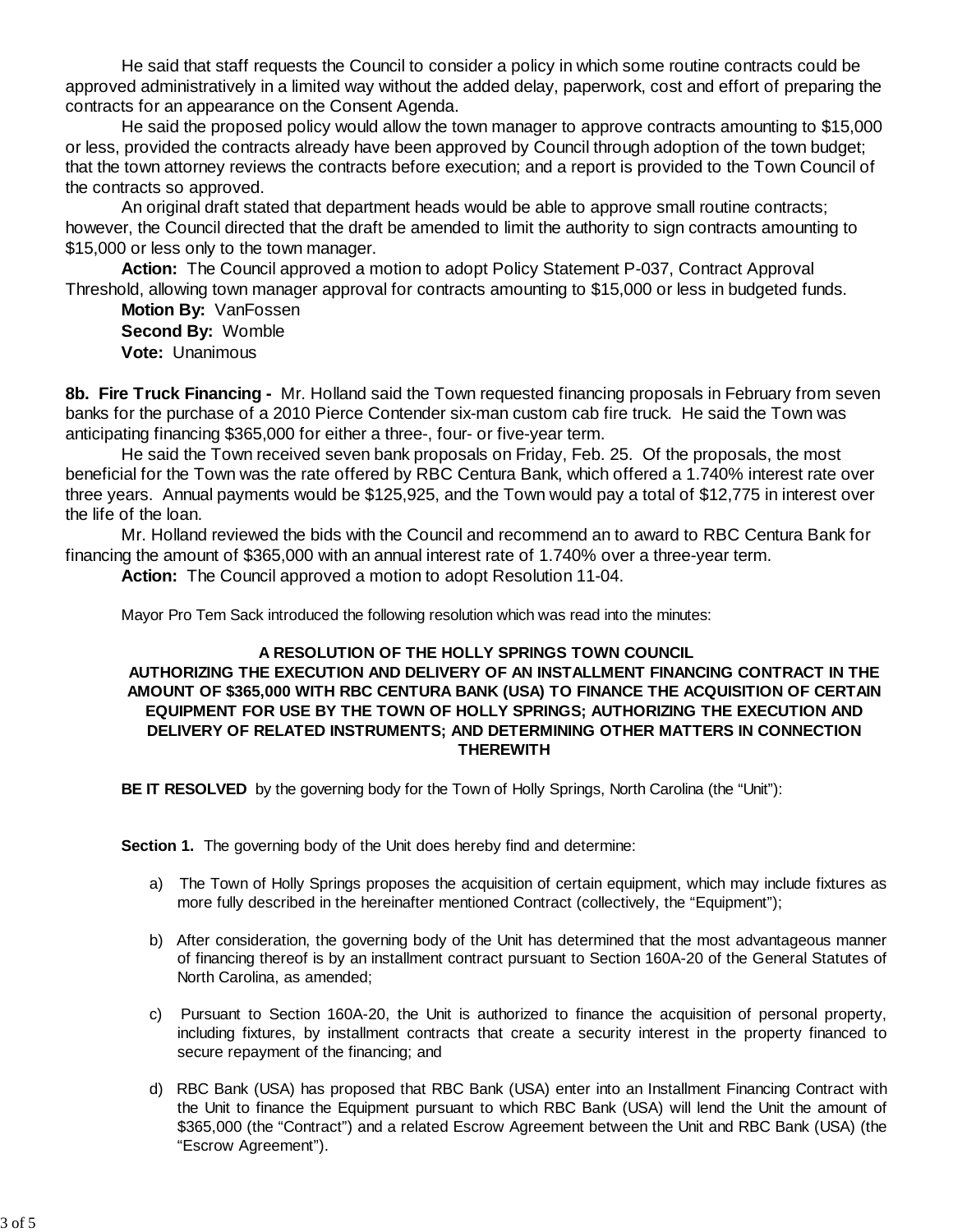**Section 2.** The governing body of the Unit hereby authorizes and directs the Finance Director to execute, acknowledge and deliver the Contract and Escrow Agreement on behalf of the Unit in such form and substance as the person executing and delivering such instruments on behalf of the Unit shall find acceptable. The Clerk is hereby authorized to affix the official seal of the Town of Holly Springs to the Contract and the Escrow Agreement and attest the same.

**Section 3.** The proper officers of the Unit are authorized and directed to execute and deliver any and all papers, instruments, opinions, certificates, affidavits and other documents and to do or cause to be done any and all other acts and things necessary or proper for carrying out this Resolution and the Contract and the Escrow Agreement.

**Section 4.** Notwithstanding any provision of the Contract or the Escrow Agreement, no deficiency judgment may be rendered against the Unit in any action for breach of a contractual obligation under the Contract or the Escrow Agreement and the taxing power of the Unit is not and may not be pledged directly or indirectly to secure any moneys due under the Contract, the security provided under the Contract being the sole security for RBC Bank (USA) in such instance.

**Section 5.** The Unit covenants that, to the extent permitted by the Constitution and laws of the State of North Carolina, it will comply with the requirements of the Internal Revenue Code of 1986, as amended (the "Code") as required so that interest on the Unit's obligations under the Contract will not be included in the gross income of RBC Bank (USA).

**Section 6.** The Unit hereby represents that it reasonably expects that it, all subordinate entities thereof and all entities issuing obligations on behalf of the Unit will issue in the aggregate more than \$10,000,000 of tax-exempt obligations, including the Contract (not counting private-activity bonds except for qualified 501(c)(3) bonds as defined in the Code) during calendar year 2011. In addition, the Unit hereby designates the Contract and its obligations under the Contract as a "non-bank qualified tax-exempt obligation" for the purposes of the Code.

**Section 7.** This Resolution shall take effect immediately upon its passage.

Upon motion of Councilman Parrish Womble and a second by Councilwoman Williams, the foregoing resolution entitled **"A RESOLUTION OF THE HOLLY SPRINGS TOWN COUNCIL AUTHORIZING THE EXECUTION AND DELIVERY OF AN INSTALLMENT FINANCING CONTRACT IN THE AMOUNT OF \$365,000 WITH RBC CENTURA BANK (USA) TO FINANCE THE ACQUISITION OF CERTAIN EQUIPMENT FOR USE BY THE TOWN OF HOLLY SPRINGS; AUTHORIZING THE EXECUTION AND DELIVERY OF RELATED INSTRUMENTS; AND DETERMINING OTHER MATTERS IN CONNECTION THEREWITH" WAS ADOPTED BY THE FOLLOWING VOTE: AYES: 5 NAYS: 0**

PASSED AND ADOPTED this 1st day of March, 2011.

**9. Other Business:** Councilman Womble asked if the pot hole in the turn of Main Street onto G.B. Alford Highway could be filled with asphalt. It is filled with crushed stone and continually erodes. He also said some bushes need trimming on Third Street at Main Street.

Councilman Sack noted the online bike plan survey.

**10. Manager's Report:** Mr. Simmons introduced the Town's system administrator Glen Lamb. He reminded the Council of its annual retreat, to convene at 5 p.m. Friday, March 4 and adjourn Sunday morning March 6, 2011 at River Landing in Wallace, NC.

**11. Closed Session:** The Council approved a motion to enter into Closed Session, pursuant to NCGS 143-318.11(a)(5), to discuss with the Town Attorney matters regarding the potential acquisition of property near Bass Lake Park.

 **Motion By:** Sack **Second By:** VanFossen **Vote:** Unanimous.

### **General Account Closed Session – March 1, 2011**

 In Closed Session, the Council discussed with the Town Attorney acquisition of land. Potential terms were discussed, and the Council provided direction for negotiations.

 **Action:** The Council approved a motion to purchase the property owned by the late Tate Sanders at Bass Lake for the appraised value of \$220,000 for 1.7 acres with funds pulled from the Town's Fund Balance. **Motion By:** Sack